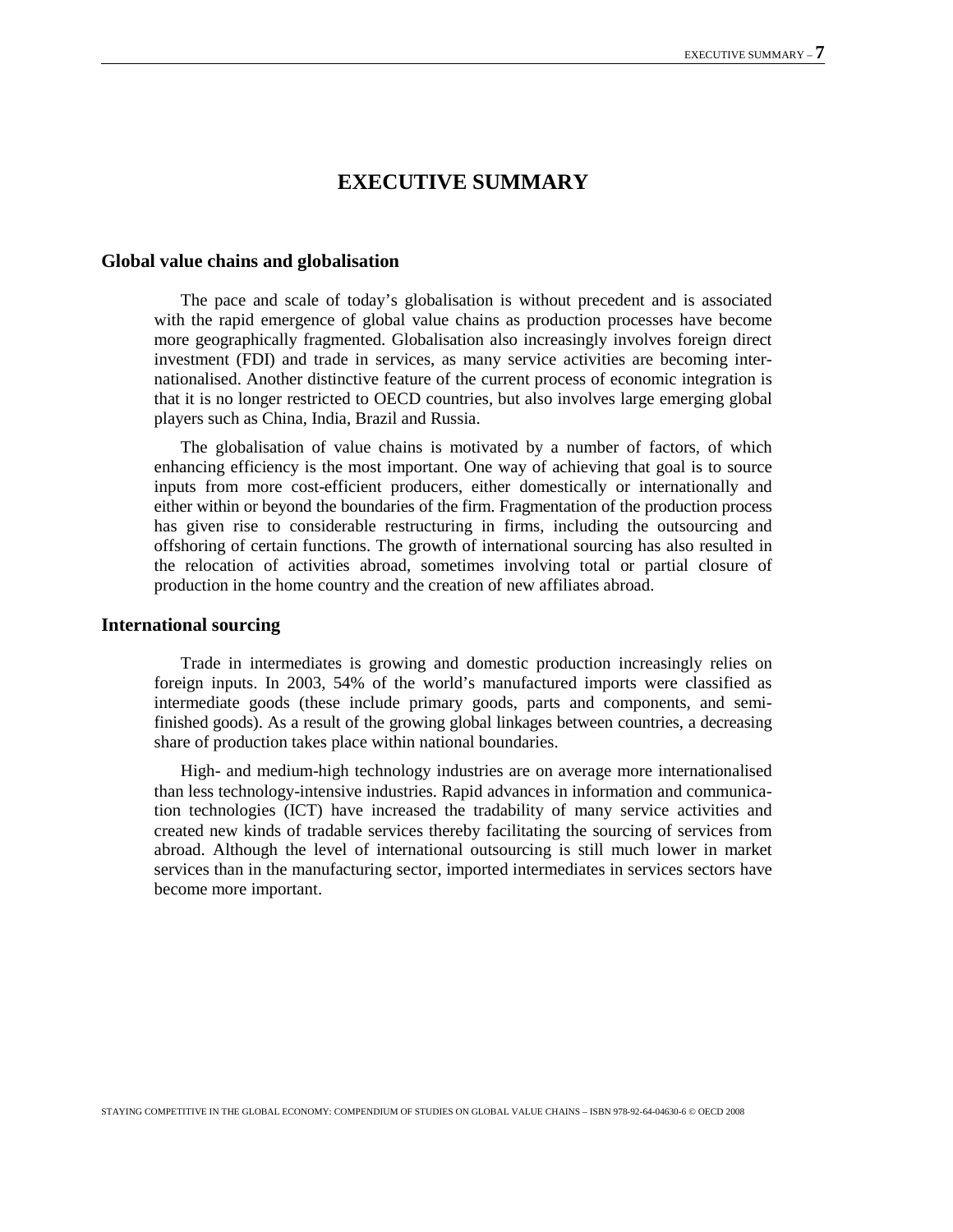### **The key role of multinationals**

Within global value chains, multinational firms play a prominent role, as their global reach allows them to co-ordinate production and distribution across many countries and shift their activities according to changing demand and cost conditions. Cross-border trade between MNEs and their affiliates, often referred to as intra-firm trade, accounts for a large share of international trade in goods. The development of global value chains also offers SMEs new opportunities by enabling them to expand their business opportunities across borders, although they often face difficulties in reaching international markets.

### **New centres of economic growth**

Although OECD countries still dominate, manufacturing production in certain non-OECD countries has increased significantly and is expected to grow further in the near future. China, in particular, has become a major trading partner for most OECD countries and its market share in OECD export markets has risen significantly. Trade and FDI are still largely concentrated within industrialised countries, suggesting that the globalisation of value chains is not primarily a North-South issue. Globalisation is a two-way process, with trade and FDI between OECD and non-OECD countries flowing in both directions.

#### **The employment effects of globalisation**

Offshoring and especially relocation are often perceived as the "exporting of jobs" which directly results in a loss to the country and its workers. The globalisation of value chains affects economic performance in various ways, however, including employment, productivity growth, prices and wages, and these impacts vary across activities, regions and social groups. In general, the process of globalisation has both benefits and costs, some dispersed and some concentrated, some short-term and some long-term. The visible, short-term costs often attract the most attention, as these are more easily measured, while the long-term benefits may be much harder to calculate.

Several studies that provide estimates of the jobs (potentially) lost due to offshoring find a large absolute number of jobs lost because of offshoring, but a relatively small impact when compared with overall churning in the labour market. Furthermore, some of these jobs may have been lost owing to productivity enhancements and technological change, which are not necessarily linked to offshoring.

The long-term effect of globalisation primarily seem to involve the composition, rather than the level, of employment. Trade integration leads to changes in the international division of labour, resulting in employment losses in certain industries (*e.g.* manufacturing). Certain regions, sectors and groups of workers may lose out in this process, *e.g.* those in industries heavily exposed to international competition which have not been able to adjust to that competition. In OECD countries, globalisation is found to have disproportionate impacts on certain types of workers, particularly low-skilled workers who may also be concentrated in certain regions.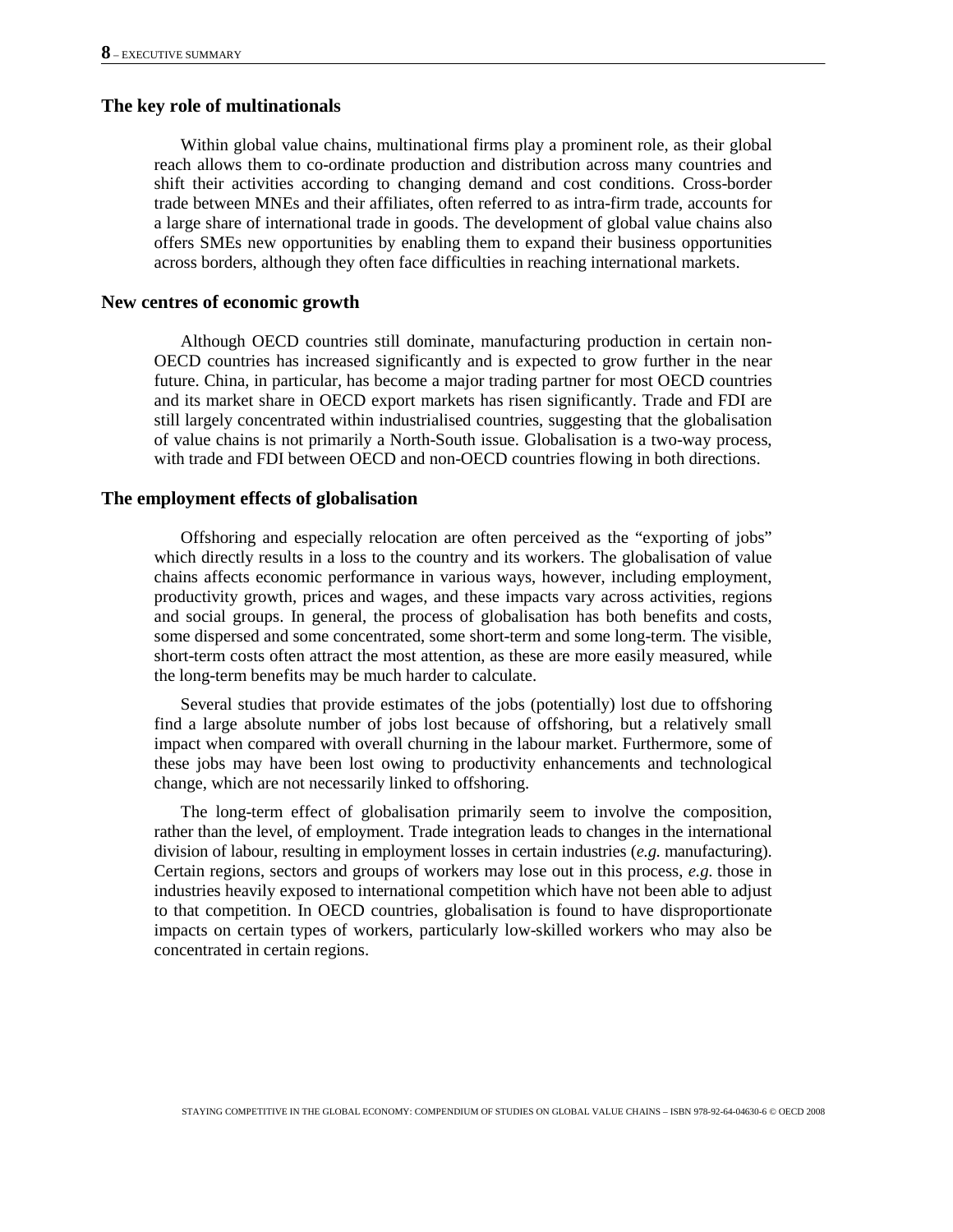### **The productivity benefits of globalisation**

Openness to trade and FDI raises productivity and hence average incomes and wages. Gains from trade typically arise from the exploitation of comparative advantages and economies of scale. At the same time, trade generally results in lower prices for imported goods and services (both final and intermediate) and increases product variety and quality in the home country. In addition, operating in a globally competitive market may force firms to become more engaged in innovative activities and globalisation offers an important channel for flows of foreign technology that embody significant innovations.

MNEs contribute significantly to productivity, but the productivity effects of globalisation diffuse beyond them. Their key role in the current globalisation process may be to generate additional positive effects on host countries' economies because of their typically superior performance. The inflow of FDI may spur domestic competition and result eventually in higher productivity, lower prices and more efficient resource allocation in host countries. Technology and knowledge may also spill over from foreign affiliates to domestic firms in host countries through the many interactions between them. MNEs are not the only firms to benefit from internationalisation. Internationally active firms, because they export or import and/or have affiliates abroad, tend to have higher productivity. Exports and direct investment abroad may provide helpful feedback to firms which can help them to improve productivity.

#### **Structural change towards a knowledge economy**

The integration of new players in the global economy challenges existing comparative advantages and the competitiveness of countries, forcing them to search for new activities in which they can excel and confront the competition. The key drive is for countries to move up the value chain and become more specialised in knowledge-intensive, highvalue-added activities. Specialisation in more traditional cost-based industries and activities is often no longer a viable option for most industrialised countries. The manufacturing sector is most strongly affected and the process is accompanied by deindustrialisation in most OECD countries, driven by rapid changes in productivity in the manufacturing sector and a shift in demand to services. Investment in knowledge is crucial for sustained economic growth, job creation and improved living standards and has increased in all OECD countries in recent years. At the same time, most OECD countries are shifting into higher-technology-intensive manufacturing industries and into knowledge-intensive market services. A considerable number of OECD countries still have a strong comparative advantage in medium-low-technology and low-technology industries.

Some non-OECD economies are moving up the value chain: China has diversified from traditional industries into higher-technology-intensive industries. The strong growth of Chinese exports of more sophisticated electronics, furniture and transport goods is closely linked to China's growing imports of parts and components. An important question is whether China is merely assembling component parts or whether there are indications that the country has increased value added in higher-value-added ICT goods. China's trade surplus is not due to high-technology exports, but to large exports of lowertechnology industries such as toys, textiles and footwear.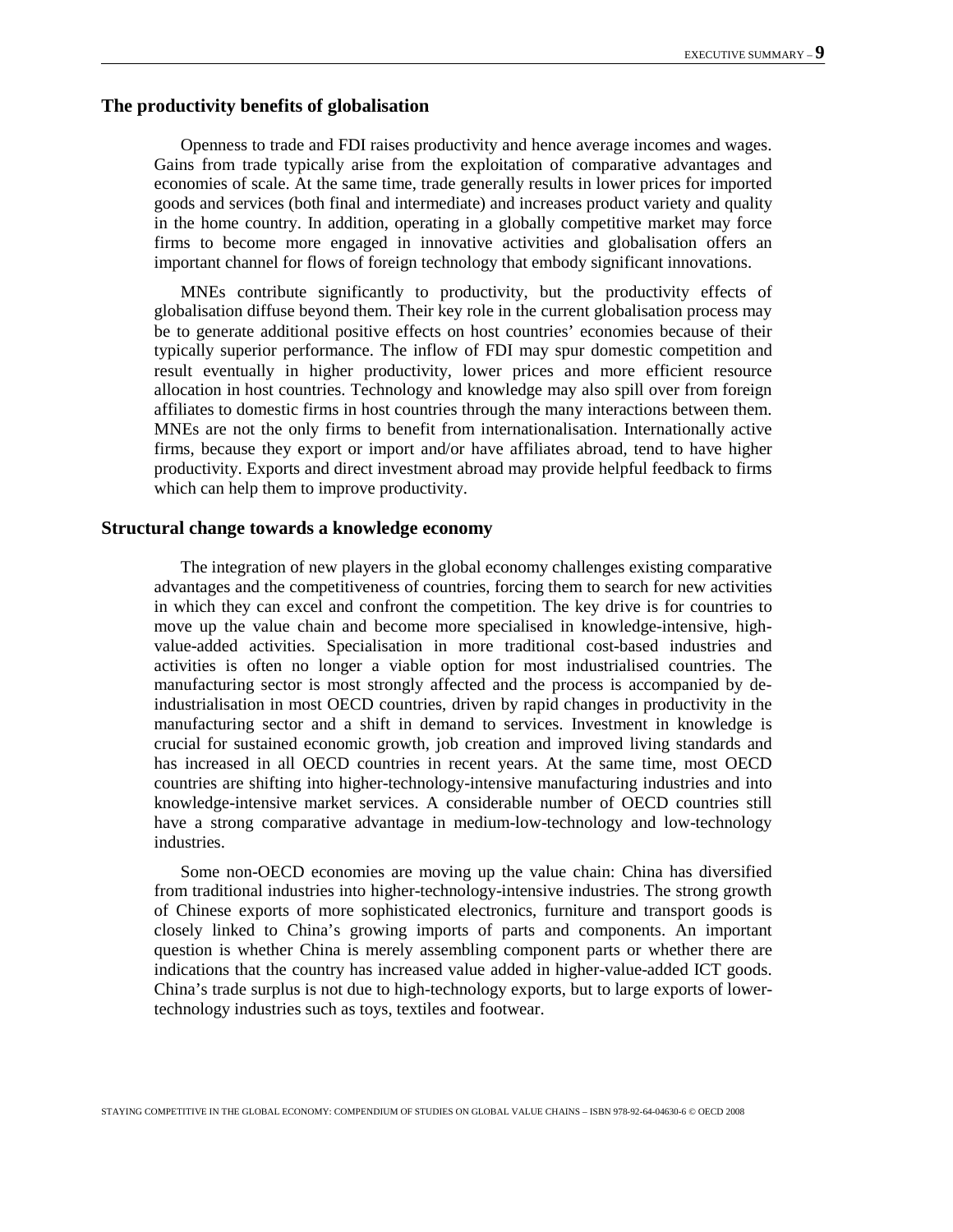MNEs' R&D investment abroad has grown strongly as their strategies focus on global technology sourcing. This involves building global networks of distributed R&D in order to tap into local knowledge and develop sources of new technology. While most internationalisation of R&D still takes place within the OECD area, large increases in foreign R&D investment in Asia, in particular in China and India, have attracted much attention in recent years. This should be seen as an opportunity, as increased international R&D links can promote faster technological change and broader diffusion of technological advances worldwide.

## **Policy implications**

Moving up the value chain implies a continuous process of change, innovation and productivity growth. Industrialised economies can only grow by inventing new technology, by innovations in products and processes, and by designing new management methods. To foster and support the innovation process, a strategy for innovation has to be developed in which several policy areas may be considered:

- Innovation policies help increase the level of knowledge and technology embodied in production and exports. Policies aimed at strengthening creativity in business or on developing intangible assets as sources of value creation are closely related to these policies.
- A more innovative and productive economy may require more highly skilled workers or a different mix of skills. Addressing this through education and training policies requires a growing focus on lifelong learning.
- Policies might also aim at creating new areas of economic activity, by stimulating new firm creation and entrepreneurship, or by stimulating innovation and technology in new areas.
- International and local firms may be attracted to specific activities and skills which exist only in certain regions or locations. Policies aimed at the development of clusters and poles of excellence as well as regional policies may help capitalise on countries' strengths.
- Understanding what determines national attractiveness, building on national strengths and addressing weaknesses to the extent possible can help extract greater benefits from the globalisation process.
- Striking an appropriate balance between diffusion of technology and providing incentives for innovation remains an important consideration in IPR-related policies. Moreover, more can be done to generate value from IPR, *e.g.* through licensing.
- In several OECD countries, the current policy debate looks at possible actions which the government may undertake to strengthen firms' capacity to compete in the global market and which complement efforts towards well-functioning and competitive markets. Such actions include the innovation and entrepreneurship policies that have become the core of industrial policy in the  $21<sup>st</sup>$  century.